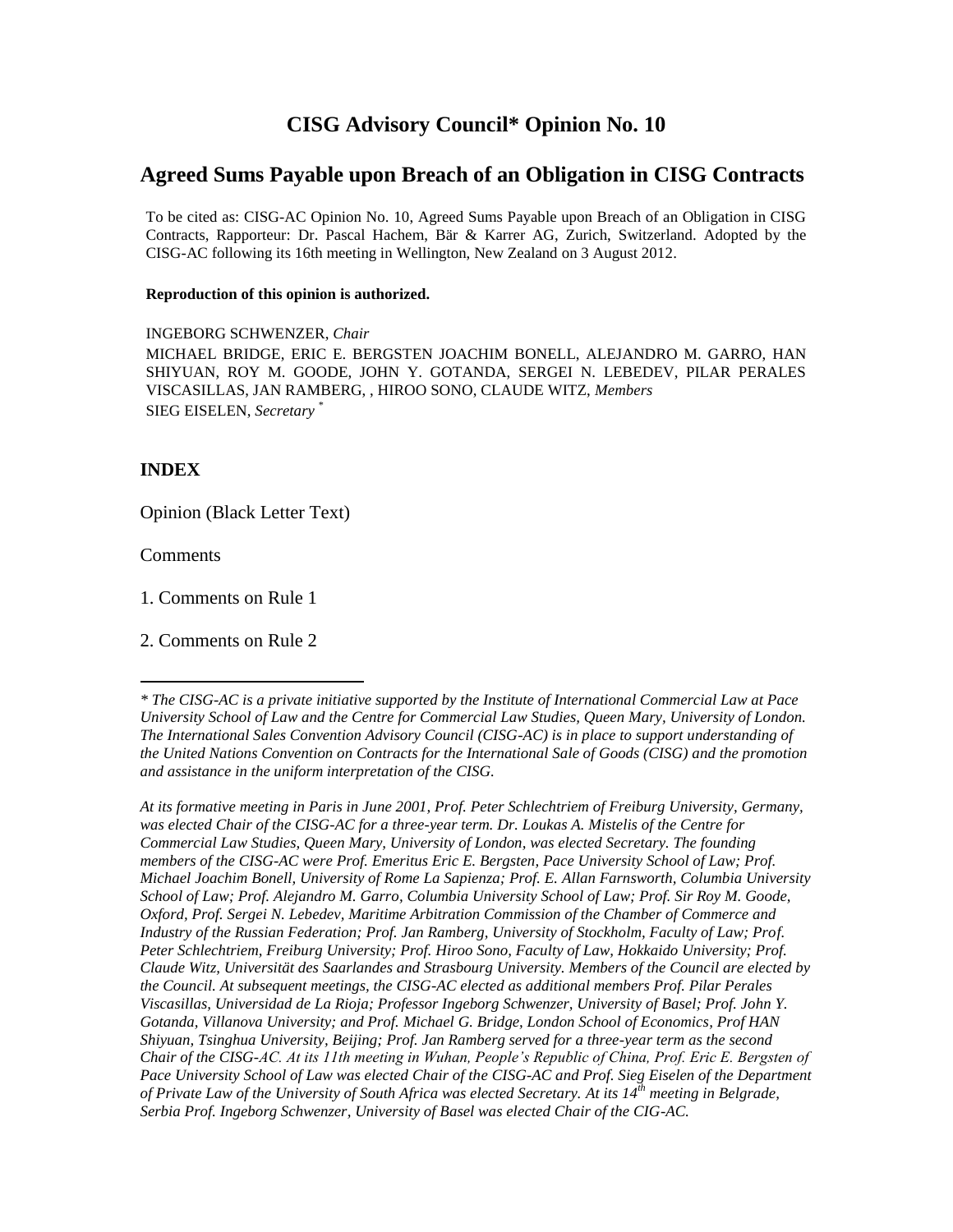2.1 Comparative Overview 2.2 The Position of the CISG

3. Comments on Rule 3

4. Comments on Rule 4

4.1 General

- 4.2 Interpretation of Domestic Tests Under the CISG
- 4.3 The Standard of the CISG

5. Comments on Rule 5

6. Comments on Rule 6

7. Comments on Rule 7

8. Comments on Rule 8 8.1 General 8.2 Specific Performance 8.3 Avoidance 8.4 Damages

\_\_\_\_\_\_\_\_\_\_\_\_\_\_\_\_\_\_\_\_\_\_\_\_\_\_\_\_\_\_\_\_\_

# **OPINION**

**1. The Convention governs the incorporation in the contract and interpretation of clauses providing for the payment of agreed sums for failure to perform the contract ("agreed sums").**

**2. According to the principle of freedom of contract laid down in Article 6 CISG the parties may derogate from Articles 74 – 79 CISG by including such clauses.**

**3. The CISG does not exclude provisions on the protection of the obligor of the otherwise applicable law or rules of law, except for form requirements.**

- **4. (a) Provisions on the protection of the obligor of the otherwise applicable law or rules of law relying on notions such as reasonableness, excessiveness or proportionality must be applied in accordance with an international standard. This standard must be developed from the underlying principles of the CISG.**
	- **(b) In an international context, agreed sums do not fail such provisions on the sole grounds that they compel the obligor to perform.**

**5. Whether an impediment exempts the obligor from payment of the agreed sum is primarily a matter of interpretation of the contract under Articles 8 and 9 CISG.**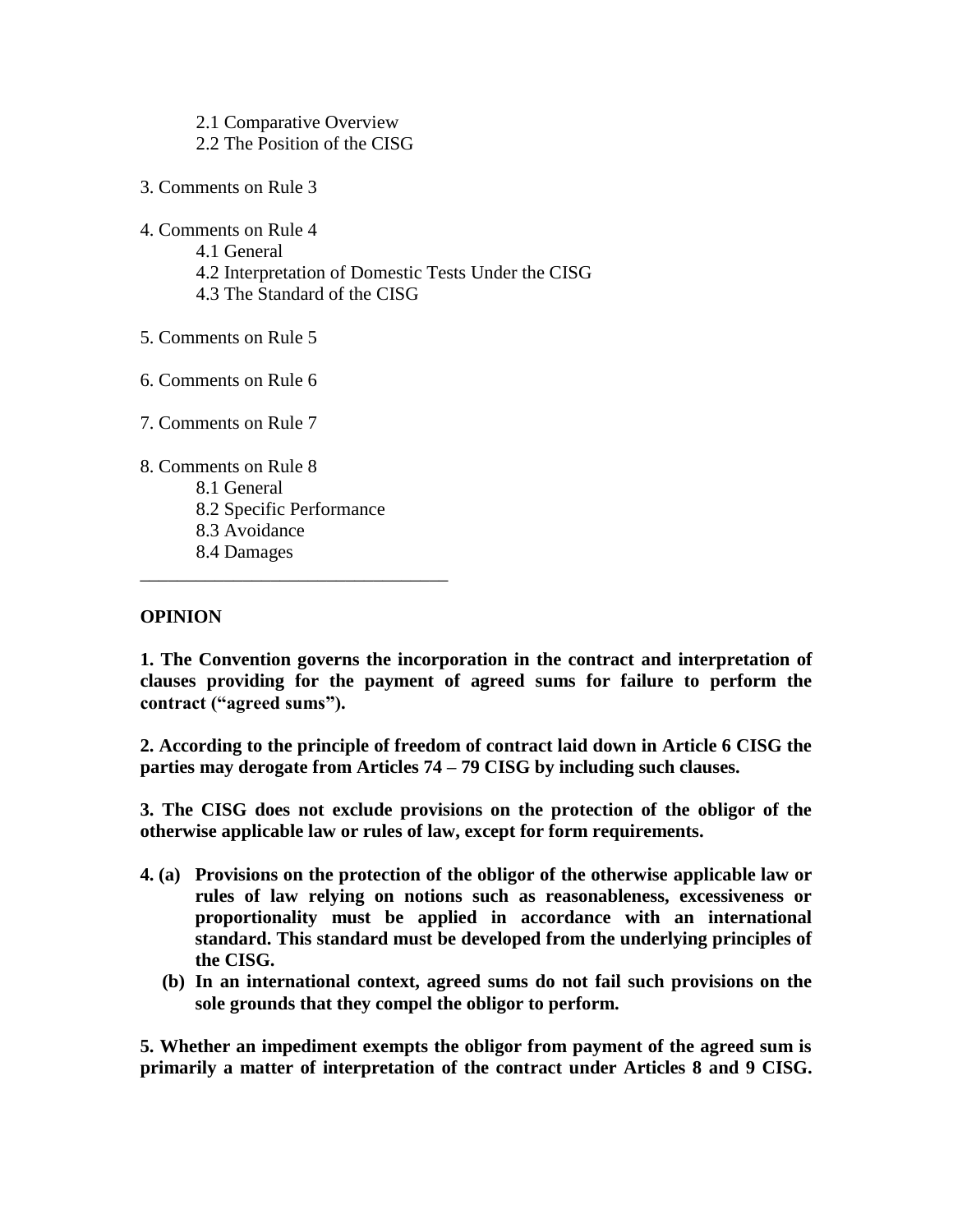**Unless otherwise agreed, Article 79(1) CISG exempts the obligor from the obligation to pay an agreed sum.**

**6. Where the obligee has contributed to the failure of the obligor triggering the agreed sum, it is barred by Article 80 CISG from relying on agreed sums to the extent that it has caused the breach.**

**7. A failure to take reasonable measures to mitigate the loss (Article 77) does not affect the amount recoverable as an agreed sum.**

**8. The relationship of agreed sums to the default remedies of the CISG for breach of contract is primarily a matter of interpretation of the contract under Articles 8 and 9 CISG. Unless otherwise agreed the following rules apply:**

- **(a) Specific performance may be claimed in addition to the agreed sum, only if the agreed sum is not meant to replace performance of the contract.**
- **(b) Avoidance of the contract does not affect an agreed sum (Article 81(1) CISG).**
- **(c) In addition to the agreed sum no further damages may be claimed.**

### **COMMENTS**

\_\_\_\_\_\_\_\_\_\_\_\_\_\_\_\_\_\_\_\_\_\_\_\_\_\_\_\_\_\_\_\_\_

**1. The Convention governs the incorporation in the contract and interpretation of clauses providing for the payment of agreed sums for failure to perform the contract ("agreed sums").**

Rule 1 repeats the undisputed view that Articles  $14 - 24$  CISG govern the incorporation of agreed sums.<sup>1</sup>

### **2. According to the principle of freedom of contract laid down in Article 6 CISG the parties may derogate from Articles 74 – 79 CISG by including such clauses.**

**2.1** Comparative Overview

**2.1.1** Agreed sums payable upon breach of an obligation are a frequent feature in sales contracts. Today, parties are free to include such clauses in Civil Law systems.<sup>2</sup> Excessive sums are typically<sup>3</sup> subject to reduction.<sup>4</sup> The Nordic systems likewise recognise the concept of agreed sums, although there are no specific rules in the respective Contracts Acts.<sup>5</sup> In terms of their validity, the Nordic systems treat them as every other clause in the contract. This means that a modification of excessive sums is possible under the provisions allowing for a modification of unconscionable terms in a contract.<sup>6</sup>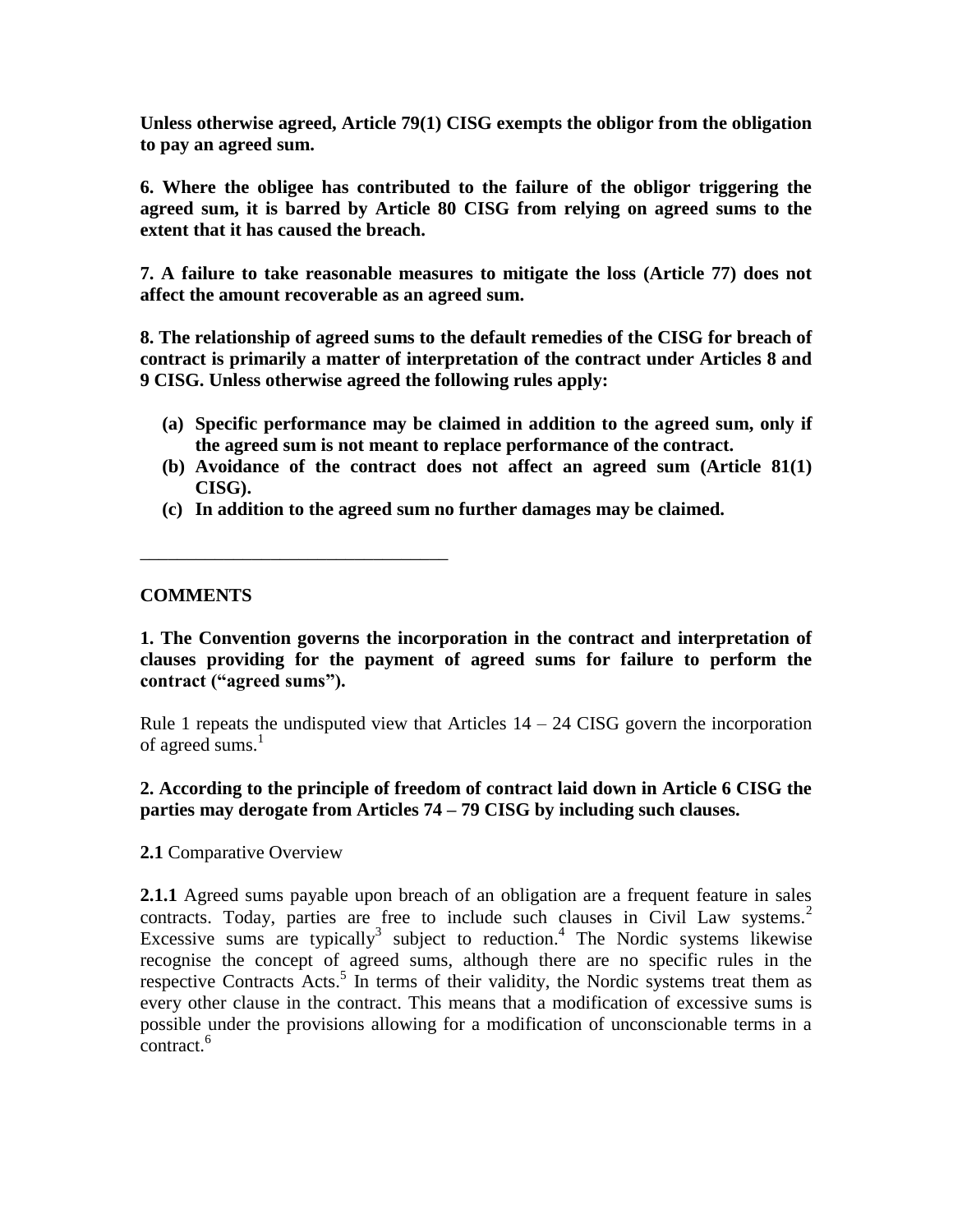**2.1.2** In Common Law jurisdictions the distinction of penalty and liquidated damages clauses is of far greater importance than in Civil Law jurisdictions. Originating in the development of equitable relief against penal bonds, traditional Common Law denies enforceability to clauses that are found to act *in terrorem* and are thus classified as penalties; liquidated damages on the other hand are enforceable under Common Law.<sup>7</sup> At its simplest, the courts require that the agreed sum be a genuine pre-estimate of the loss. This approach is today also followed in other legal systems of Common Law descent,<sup>8</sup> although there are notable exceptions,<sup>9</sup> even within Common Law systems<sup>10</sup>.

**2.1.3** Mixed Jurisdictions are divided on the subject of agreed sums. The Philippines and South Africa have established rules corresponding to those of Civil Law legal systems.<sup>11</sup> Although somewhat ambiguous, the same approach can be inferred for Israel.<sup>12</sup> Scotland has traditionally followed the English approach.<sup>13</sup> However, under the anticipated Penalty Clauses (Scotland) Bill the court may modify sums that are manifestly excessive.<sup>14</sup>

**2.1.4** At the international level the first steps were taken by the 1973 *Convention Benelux Relative à la Clause Pénal*. In the aftermath of the drafting of the CISG UNCITRAL in 1983 finalised the Uniform Rules on Contract Clauses for an Agreed Sum Due upon Failure of Performance. Subsequent followers to the UNCITRAL Rules are Article 7.4.13 UNIDROIT Principles of International Commercial Contracts in 1994, 2004 and 2010, Article 9:509 Principles of European Contract Law in 1999 and Article III.–3:712 of the Draft Common Frame of Reference in 2009. The approach taken by the UNCITRAL Rules and its followers dispenses with the distinction of penalty and liquidated damages clauses. Rather, all agreed sums are upheld, subject to reduction in case of excessiveness.<sup>15</sup> An essentially identical approach is also taken by Article 170 of the European Code of Contract published by the *Gandolfi* Initiative in 2001.<sup>16</sup>

### **2.2** The Position of the CISG

Rule 2 of this opinion acknowledges the frequency of agreed sums in commerce and reemphasises the freedom of the parties to include such clauses into their contract. Courts and arbitral tribunals have based this principle either on Article  $6^{17}$  or on Article 45(2)<sup>18</sup>. Since penalty and liquidated damages clauses are inseparably intertwined with the law of damages, such clauses affect Articles  $74 - 77$ ,  $79$ ,  $80$  of the Convention.

### **3. The CISG does not exclude provisions on the protection of the obligor of the otherwise applicable law or rules of law, except for form requirements.**

**3.1** Rule 3 addresses the interplay of the Convention and domestic rules protecting the obligor.

**3.2** Legal systems have developed different mechanisms to offer protection for the obligor. These can be summarised as follows: Legal systems may establish specific formal requirements for agreed sums; legal systems may fix the maximum amount of such sums; legal systems may deny enforceability to agreed sums classified as penalties;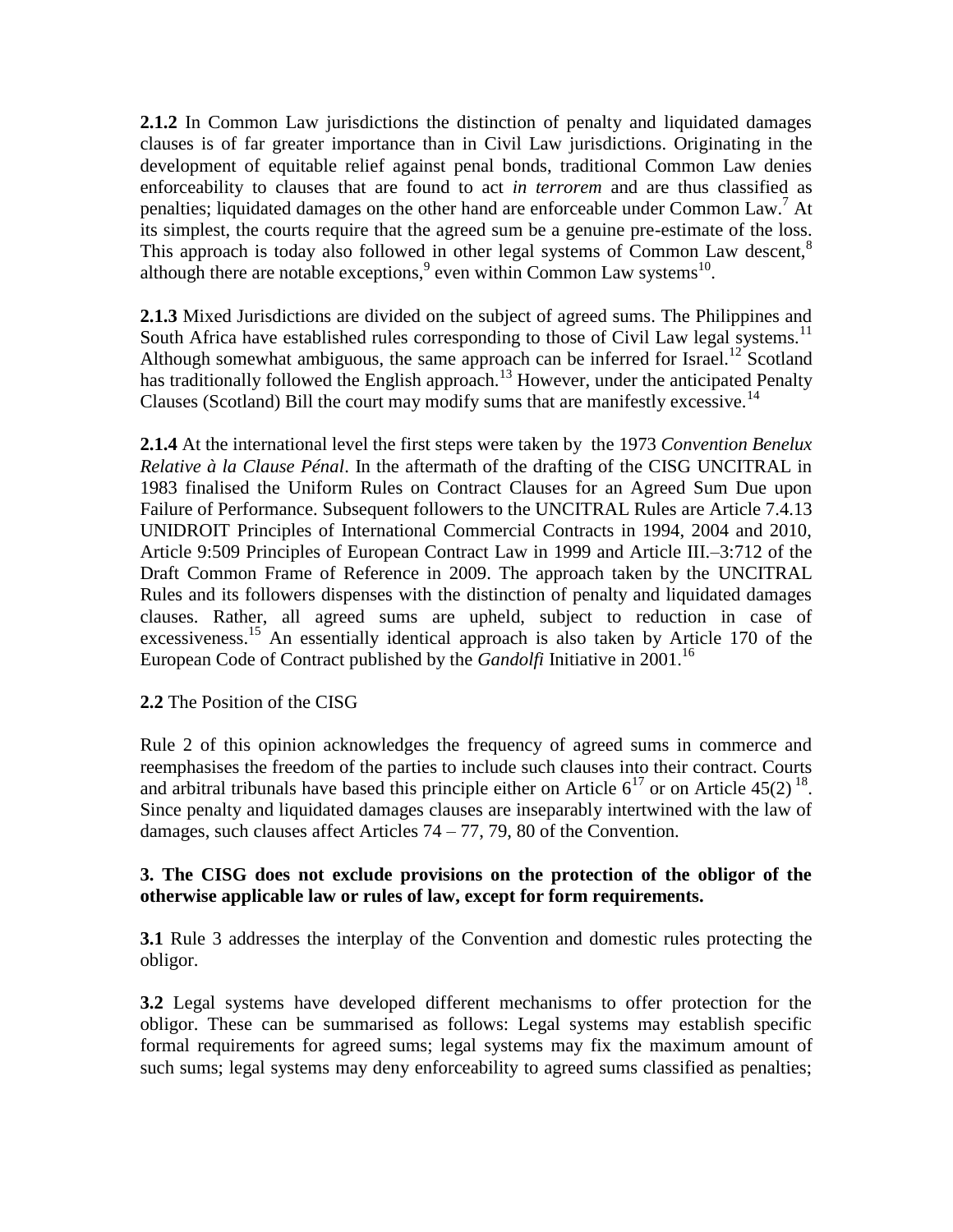legal systems may provide for the reduction of excessive sums. Furthermore, the obligor may be protected by general provisions exempting it from liability.

**3.3** From the perspective of the CISG, all of these protection mechanisms concern the validity of agreed sums. Where domestic laws establish fixed amounts for agreed sums, <sup>19</sup> these provisions determine to what extent an agreed sum is valid. Where a legal system denies enforceability to agreed sums classified as penalties,<sup>20</sup> the function of the clause determines the validity of the entire clause. Where a legal system provides for the reduction of excessive sums, such provisions determine the extent to which an agreed sum is valid. As the CISG is not concerned with questions of validity – Article 4 sentence 2(a) CISG – domestic protection mechanisms generally remain applicable to agreed sums in CISG contracts.

**3.4** Courts and arbitral tribunals have therefore rightly applied domestic protection mechanisms against agreed sums also where such clauses were incorporated in CISG contracts.<sup>21</sup> In particular, it has been denied that a reduction mechanism could be based on Articles 8 and  $77<sup>22</sup>$  In one case, it was, however, held, that the reduction mechanism established in Article 7.4.13(2) PICC 1994 satisfied the requirements of an international trade usage under Article 9(2) and on that account was held applicable.<sup>23</sup>

**3.5** Rule 3 contains an exception to the general rule for domestic form requirements. These are not applicable on account of Article 11 CISG. Some domestic legal systems, especially in Eastern Europe and Central Asia, have established specific formal requirements to be met by agreed sums.<sup>24</sup> Article 4 sentence 2(a) CISG, however, defers questions of validity to domestic "except as otherwise expressly provided in this Convention". Article 11 CISG, which establishes the freedom of form, is unanimously perceived to be such an exception, that is, this provision governs a validity question.

**3.6** One court decision has, however, held that despite Article 11 CISG domestic formal requirements specifically addressing agreed sums remain applicable as the Convention did not contain any provisions dealing with agreed sums.<sup>25</sup> The better view, which is adopted in Rule 3, is to give Article 11 CISG a broad meaning so as to eliminate all domestic form requirements for the sales contract or any of its clauses, unless Articles 90, 96 CISG lead to a different result.

**4. (a) Provisions on the protection of the obligor of the otherwise applicable law or rules of law relying on notions such as reasonableness, excessiveness or proportionality must be applied in accordance with an international standard. This standard must be developed from the underlying principles of the CISG.**

 **(b) In an international context, agreed sums do not fail such provisions on the sole grounds that they compel the obligor to perform.**

**4.1** General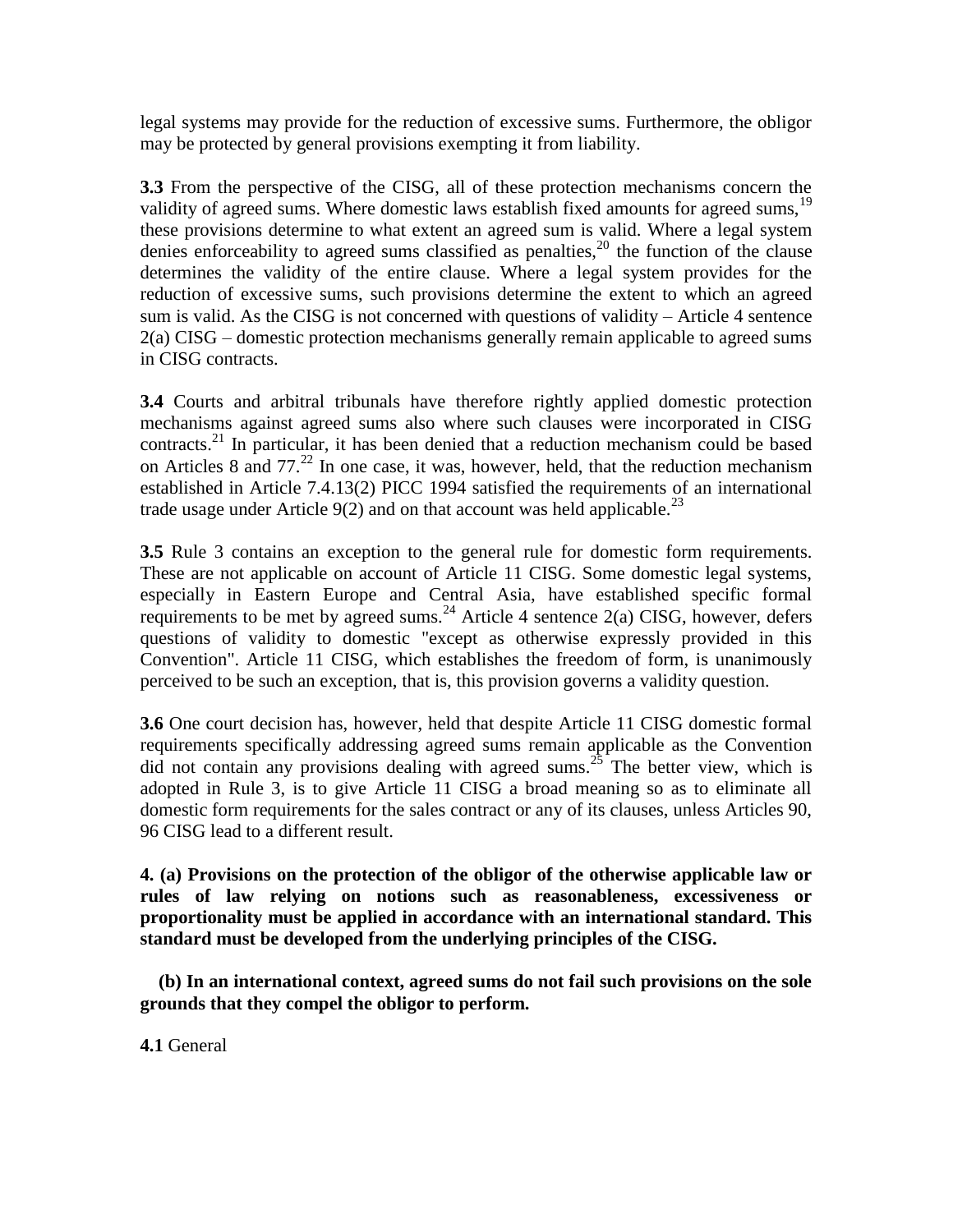**4.1.1** Rule 4 addresses the application of domestic validity tests as envisaged by Rule 3 to agreed sums contained in CISG contracts. Independent of the individual approach taken by a legal system the subject matter is always whether and to what extent a clause is upheld in a contract. From a functional perspective, some legal systems completely invalidate clauses while others partially invalidate them by reduction of the sum agreed upon; then again, some legal systems uphold clauses in their entirety and only subject to unconscionability and immorality, which is again a question of validity.

**4.1.2** The most prominent protection mechanisms against agreed sums are the unenforceability of clauses classified as penalties and the reduction of excessive sums. As noted earlier,<sup>26</sup> the first approach is primarily taken by Common Law legal systems, while the second is typical for Civil Law legal systems, Nordic systems, Mixed systems and also for international instruments.

**4.1.3** As regards these mechanisms, independent of the individual approach taken by a legal system the subject matter is always whether and to what extent a clause is upheld in a contract. From a functional perspective, some legal systems completely invalidate clauses while others partially invalidate them by reduction of the sum agreed upon; then again, some legal systems uphold clauses in their entirety and only subject to unconscionability and immorality, which is again a question of validity.

**4.2** Interpretation of Domestic Tests Under the CISG

**4.2.1** The CISG is part of the law of every Contracting State. More specifically, it is that part of state law which governs international sales contracts. Thus, where purely domestic provisions are needed to supplement this part of the law it makes sense to interpret them in a way so as to reflect the international dimension of this area of the law. In other words, a clause that may be unreasonable in domestic sales is not necessarily unreasonable in an international setting.

**4.2.2** From this finding it follows that when applying tests such reasonableness, proportionality or whether an agreed sum is a genuine pre-estimate of the loss, these must be assessed against an international standard to be derived from the CISG. To put it in traditional terms of legal systems prohibiting penalties: Whether a sum stipulated is a genuine pre-estimate of the loss – which in the end is always a test of reasonableness – must not be decided in accordance with domestic case law but in light of what is reasonable in international trade. To put it in traditional terms of legal systems employing a reduction mechanism: Whether a clause is excessive under the circumstances and thus to be reduced is not to be decided in light of what is held to be excessive in domestic contracts, but is to be determined by applying an international standard.

# **4.3 The Standard of the CISG**

**4.3.1** Determining the standard established by the CISG means interpreting the Convention under Article 7(1) CISG. It is necessary to determine, whether the possibility of inducing performance by making use of an agreed sum is also part of the international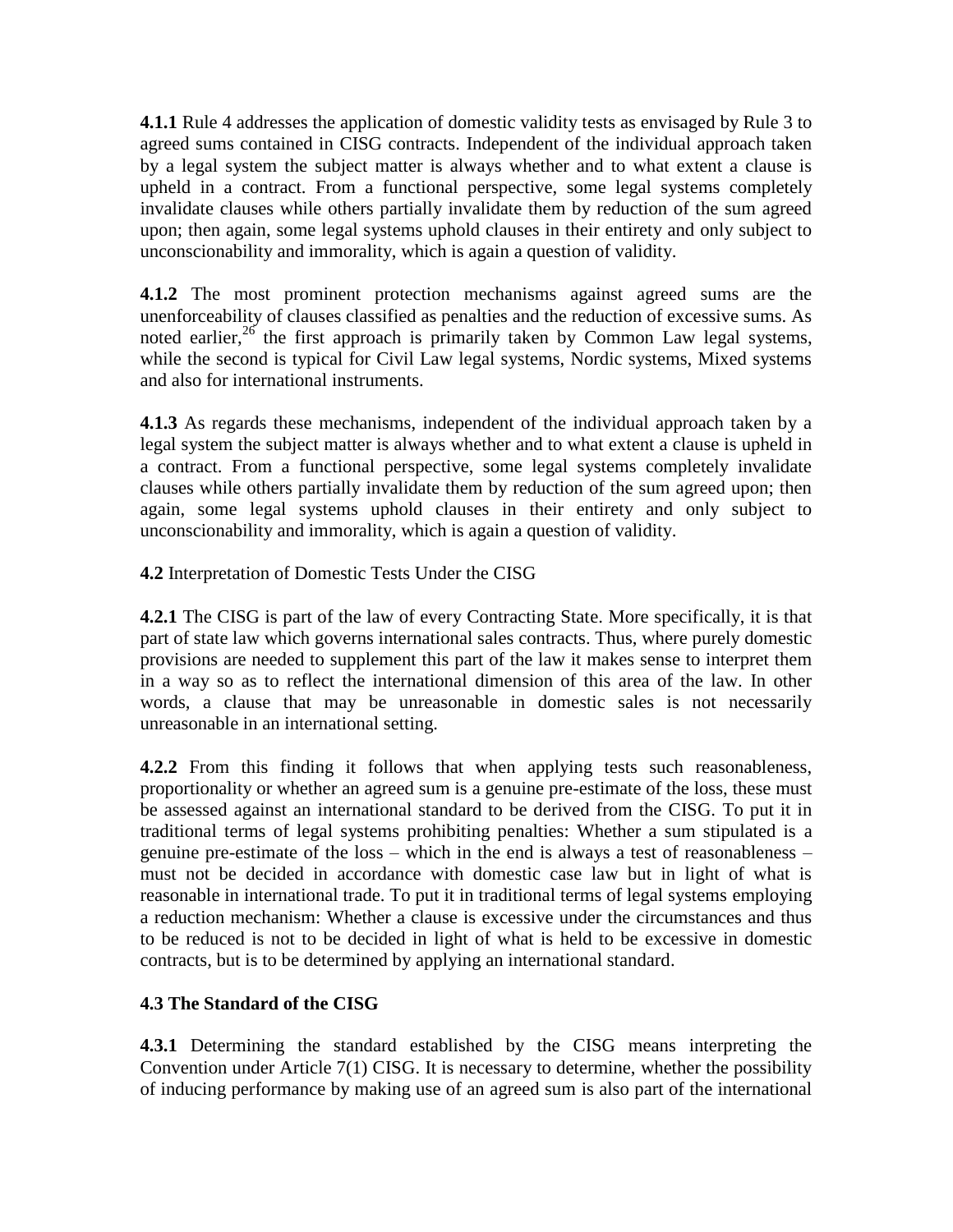standard established by the CISG, ie whether party autonomy provides sufficient grounds in international trade to do so.

**4.3.2** The possibility to induce performance by an agreed sum is recognised in most Civil Law legal systems, Mixed Jurisdictions, Nordic legal systems and in international instruments. The mandate of Article 7(1) CISG requires the standard also to be acceptable to those legal systems which take a different stance. This relates to those legal systems that protect the obligor by denying enforceability to clauses classified as penalties. Here, it is justifiable that the test of whether an agreed sum is a genuine preestimate of the loss in international sales contracts can also be passed by clauses inducing performance by the respective counter-party.

**4.3.3** A closer analysis of the developments in Common Law jurisdictions reveals that the traditional rule has come to be seen as a rare departure from the general principle of freedom of contract and is perceived to be a relic from the age of English courts of equity protecting obligors in penal bonds.<sup>27</sup> The traditional Common Law approach has been labelled an anomaly,  $28$  with its underlying ratio being 'mysterious'  $29$  and remaining 'one of the abiding mysteries of the common  $law<sup>30</sup>$  which in the end turns out to be an 'anachronism, especially in cases in which commercial enterprises are on both sides of the contract'<sup>31</sup> . In a similar vein Lord Diplock had stated in *Robophone Facilities Ltd v Blank*: 'I will make no attempt, where so many others have failed, to rationalise this common law rule. It seems sui generis.<sup>32</sup> Others speak of an 'accident of legal history'.<sup>33</sup>

**4.3.4** Furthermore, there is increasing acceptance of the notion that the law of damages protects the interest in the performance of the contractual obligations owed and not merely the economic balance sheet. In comparative law discussion this development is typically described as a paradigm shift from the 'economic benefits principle' to the 'performance principle'.<sup>34</sup> Under this latter principle the law of damages is considered to function as an enforcement of contractual obligations.<sup>35</sup>

**4.3.5** A vivid example is *Attorney-General v Blake*.<sup>36</sup> The majority of the Law Lords reasoned that 'the law recognises that damages are not always a sufficient remedy for breach of contract. […] Even when awarding damages, the law does not adhere slavishly to the concept of compensation for financially measurable loss. When the circumstances require, damages are measured by reference to the benefit obtained by the wrongdoer.<sup>37</sup> One commentator has noted that an agreed sum providing for the disgorgement of benefits derived from breach of contract under the traditional rule would clearly fail to be a liquidated damages clause but that 'it would seem odd to knock out such a clause as a penalty at least in a situation where the courts would otherwise be willing to award an account of profits or restitutionary damages'.<sup>38</sup>

**4.3.6** Further evidence for a changing perception of the law of damages – although not directly related to international sales contracts – can be derived from an increasing tendency to either grant or advocate punitive damages also in breach of contract actions.<sup>39</sup>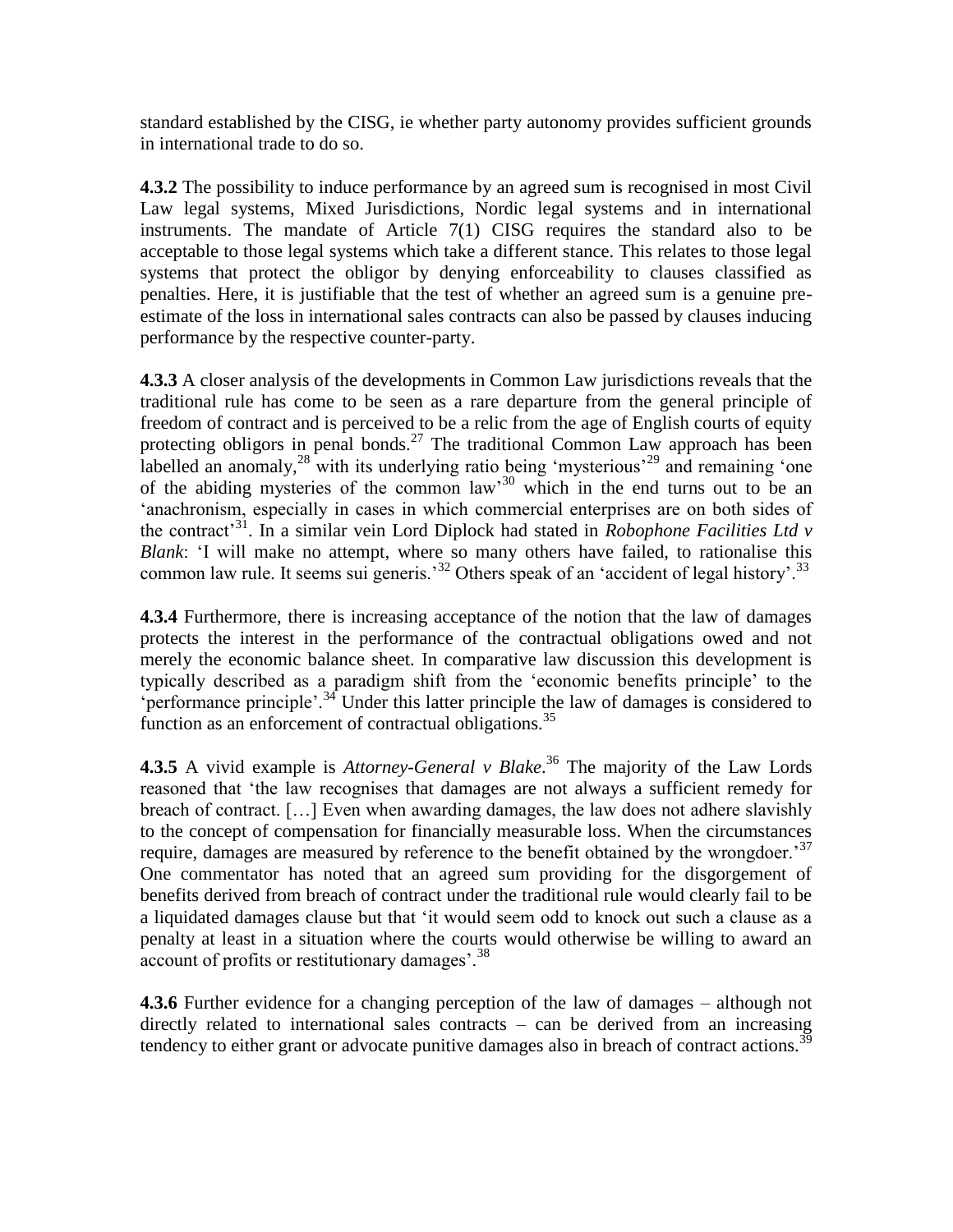**4.3.7** Putting together these developments, the exception made for agreed sums from the general principle that terms freely entered into have to be strictly enforced may see a change in the near future. It follows, that where the CISG provides the backdrop for the general test of reasonableness to be carried out under the genuine pre-estimate of loss test, agreed sums should not fail the genuine pre-estimate of the loss test simply because they seek to induce performance of the obligation owed. Rather, they should fail this test if they are excessive in relation to that goal, ie where they are disproportionate in the context of the individual contractual relationship.

**4.3.8** Consequently, agreed sums in CISG contracts should generally be upheld independent of the function they assume. Domestic tests of validity employing a standard of reasonableness have to be applied against the background provided by the CISG. This background provides that the mere fact that a clause secures performance as owed under the contract is not sufficient for the agreed sum to fail the test of unreasonableness. However, the CISG does not provide any guidelines as to the legal consequences should the clause in question be held to be unreasonable, ie to not be a genuine pre-estimate of loss or an excessive sum. This issue is exclusively for the applicable domestic law to decide.

**5. Whether an impediment exempts the obligor from payment of the agreed sum is primarily a matter of interpretation of the contract under Articles 8 and 9 CISG. Unless otherwise agreed, Article 79(1) CISG exempts the obligor from the obligation to pay an agreed sum.**

**5.1** Rule 5 addresses the constellation where the breach of the obligor triggering the agreed sum is caused by an impediment beyond control that it was neither able to foresee nor to overcome or at least its consequences. In such situations, absent any agreement to the contrary, Article 79 CISG exempts the obligor from the obligation to pay damages. Rule 5 provides the same result with regard to the agreed sum.

**5.2** Attempts to expressly extend Article 79 CISG to agreed sums at the Vienna Conference were not successful.<sup>40</sup> In court practice on the CISG, this problem has apparently only arisen in one case but was left open by the court as the results would not have differed in that case.<sup>41</sup> Article 7(1) CISG dictates that its interpretation has to give due regard to the international character of the CISG. In light of the fact that Article 5 UNCITRAL Rules, the official Comment 2 on Article 7.4.13 PICC and the vast majority of domestic legal systems hold the obligor only liable for the agreed sum where it is liable for the non-performance, Article 79 CISG should be interpreted – absent any indications by the parties to the contrary – as relieving the obligor from an agreed sum where the requirements of that provision are met. $^{42}$ 

**6. Where the obligee has contributed to the failure of the obligor triggering the agreed sum, it is barred by Article 80 CISG from relying on agreed sums to the extent that it has caused the breach.**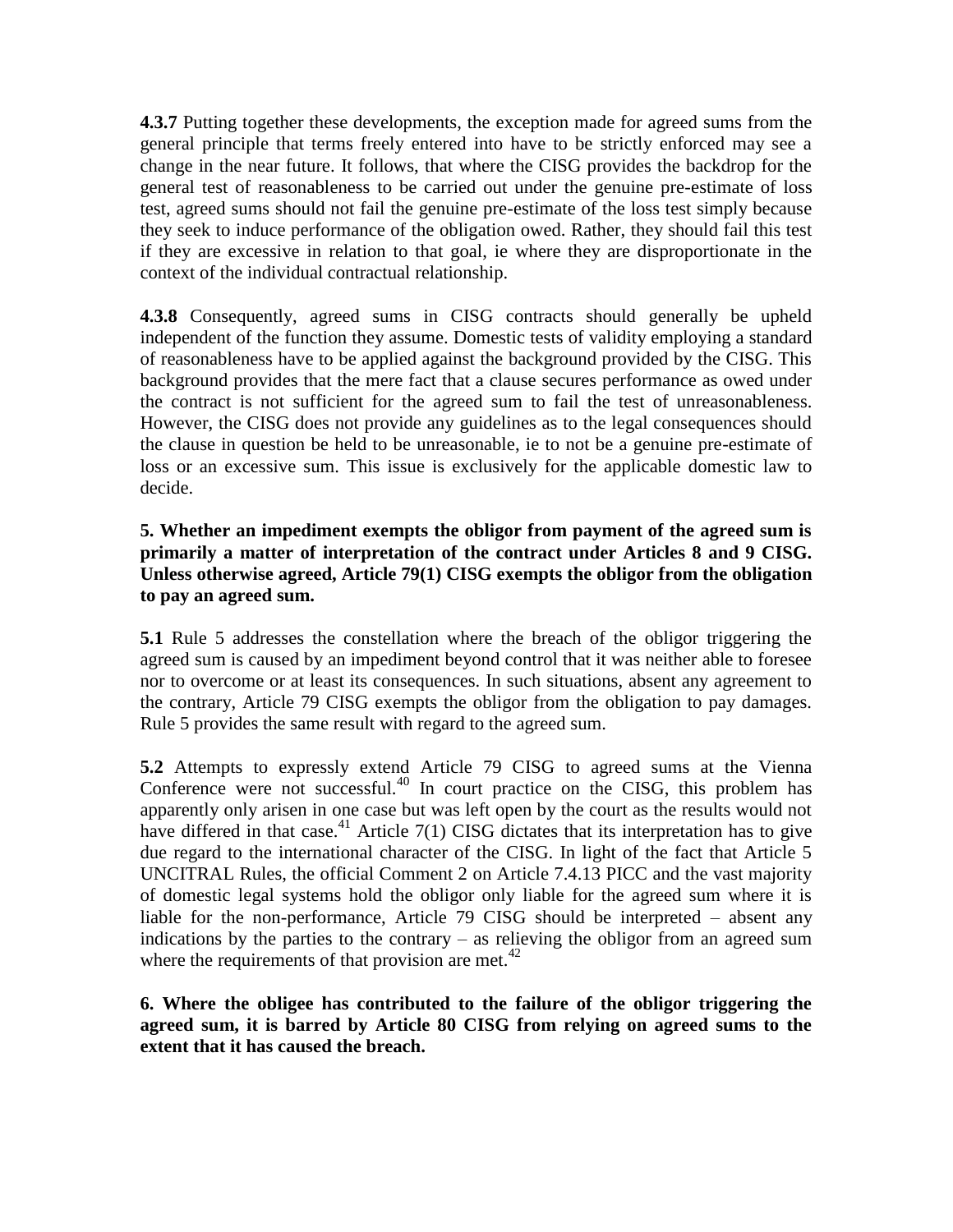**6.1** Rule 6 addresses situations where the oblige of the agreed sum has contributed to the breach triggering the agreed sum. This may for instance occur where the FOB-buyer is late in naming the vessel or gives wrong instructions regarding loading points and schedules thus delaying delivery. In these instances Article 80 CISG prevents the aggrieved party from relying on the breach to the extent that it has contributed to it.

**6.2** Rule 6 clarifies that Article 80 also applies to agreed sums. Hence, the contribution of the obligee made to the breach must be reflected in a proportional reduction of the agreed sum.

### **7. A failure to take reasonable measures to mitigate the loss (Article 77) does not affect the amount recoverable as an agreed sum.**

**7.1** Rule 7 deals with the interplay of the general duty to mitigate losses and the agreed sum payable by the breach of the obligor. The CISG clearly distinguishes contribution to breach by the obligee and mitigation of losses incurred. As a starting point – and in contrast to Article 80 – Article 77 does not have any impact on the fact that the agreed sum is triggered in its full amount. Under the CISG the failure to mitigate losses on the side of the obligee does not impact the amount that must be paid by the obligor. Agreed sums are payable upon breach independent of whether an actual loss has occurred. If it is generally irrelevant, whether a loss has occurred it cannot be of relevance, whether that loss is an unmitigated or a mitigated one. Articles  $74 - 77$  are rules for calculating damages. Where, however, an agreed sum is stipulated in the contract, the parties have taken care of this necessity in advance. In particular, Article 77 does not contain a reduction mechanism<sup>43</sup>

**7.2** In addition, if Article 77 CISG were considered relevant to the amount of the agreed sum, would then be necessary to determine the actual loss and the amount that could have been avoided. These questions are prone to lead to disputes between the parties and prevent a quick and efficient resolution of the dispute. This, however, would defeat the exact purpose of the agreed sum. At the domestic level this issue has been raised in statements to the effect concepts of liquidated damages and mitigation are fundamentally different and do not influence each other.<sup>44</sup>

**7.3** Furthermore, it appears preferable to leave it to the obligee whether it decides to take mitigation measures. The economic incentive to take mitigating measures is to reduce the actual loss and recover the sum in full.<sup>45</sup> The economic risk of not taking mitigating measures is that the actual loss may exceed the agreed sum and that the obligee then cannot recover the outstanding part.

# **8. The relationship of agreed sums to the default remedies of the CISG for breach of contract is primarily a matter of interpretation of the contract under Articles 8 and 9 CISG. Unless otherwise agreed the following rules apply:**

 **(a) Specific performance may be claimed in addition to the agreed sum, only if the agreed sum is not meant to replace performance of the contract.**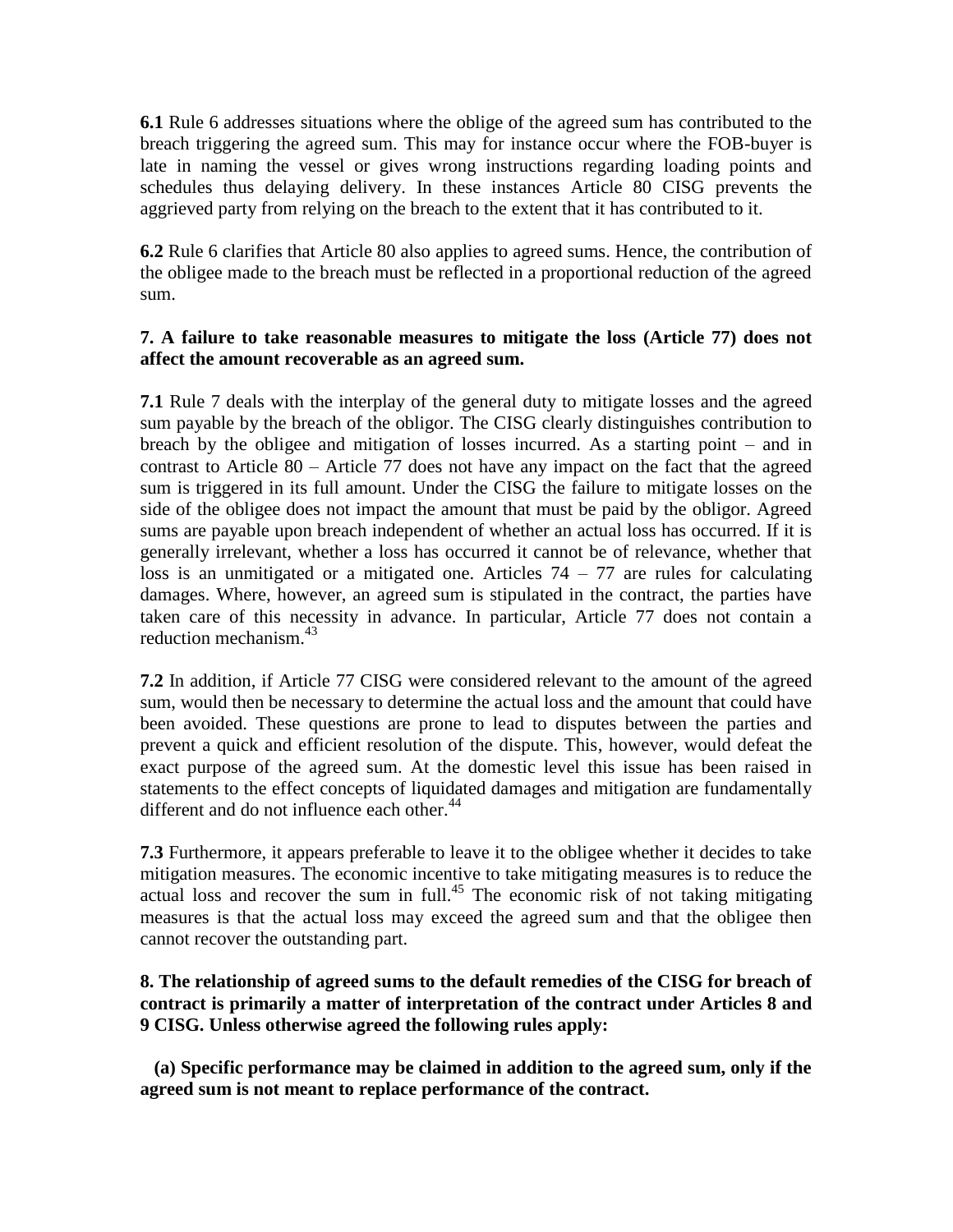# **(b) Avoidance of the contract does not affect an agreed sum (Article 81(1) CISG).**

# **(c) In addition to the agreed sum no further damages may be claimed.**

# **8.1 General**

**8.1.1** Rule 8 addresses the relationship of the agreed sum triggered by the breach to the general remedies available in case of breach of contract.

**8.1.2** This is not a question of validity<sup>46</sup> and despite recurring statements to the contrary<sup>47</sup> should therefore not be dealt with under domestic law. The CISG is exclusively in charge of determining its sphere of application and thus of its remedies for breach of contract. Naturally, it is first and foremost up to the parties to make provision for the remedies available (Article 6 CISG)<sup>48</sup> subject to the boundaries set by the applicable domestic law (Article 4 sentence 2(a) CISG). The first step is thus always the interpretation of the clause in dispute in accordance with Articles 8, 9 CISG.<sup>49</sup> If this does not lead to a solution the following guidelines apply.

# **8.2 Specific Performance**

**8.2.1** Legal systems agree that the mere presence of an agreed sum does not in and of itself exclude the remedy of specific performance.<sup>50</sup> The majority of legal systems provides by default that the obligee cannot cumulatively claim the agreed sum and specific performance where the agreed sum was incorporated into the contract precisely to remedy total non-performance, eg non-delivery, as this would lead to double recovery.<sup>51</sup>

**8.2.2** Where on the other hand the agreed sum is incorporated to remedy improper performance, the obligee can cumulatively request payment of the agreed sum and specific performance.<sup>52</sup> This is particularly the case where the agreed sum is stipulated for situations of delay, which have been hat issue in the vast majority of cases dealing with agreed sums in CISG contracts.

**8.2.3** An interpretation of the Convention under Article 7(1) CISG having regard to the international character of the CISG suggests that this approach to specific performance also has to be adopted as the default rule under the Convention.

# **8.3 Avoidance of the Contract**

**8.3.1** Under Rule 8 b. avoidance of the contract does not bar the obligee from recovering the agreed sum triggered by the breach of contract. This is consistent with the general concept of the CISG to allow for the combination of avoidance of contract and damages for breach of contract.

# **8.4 Damages**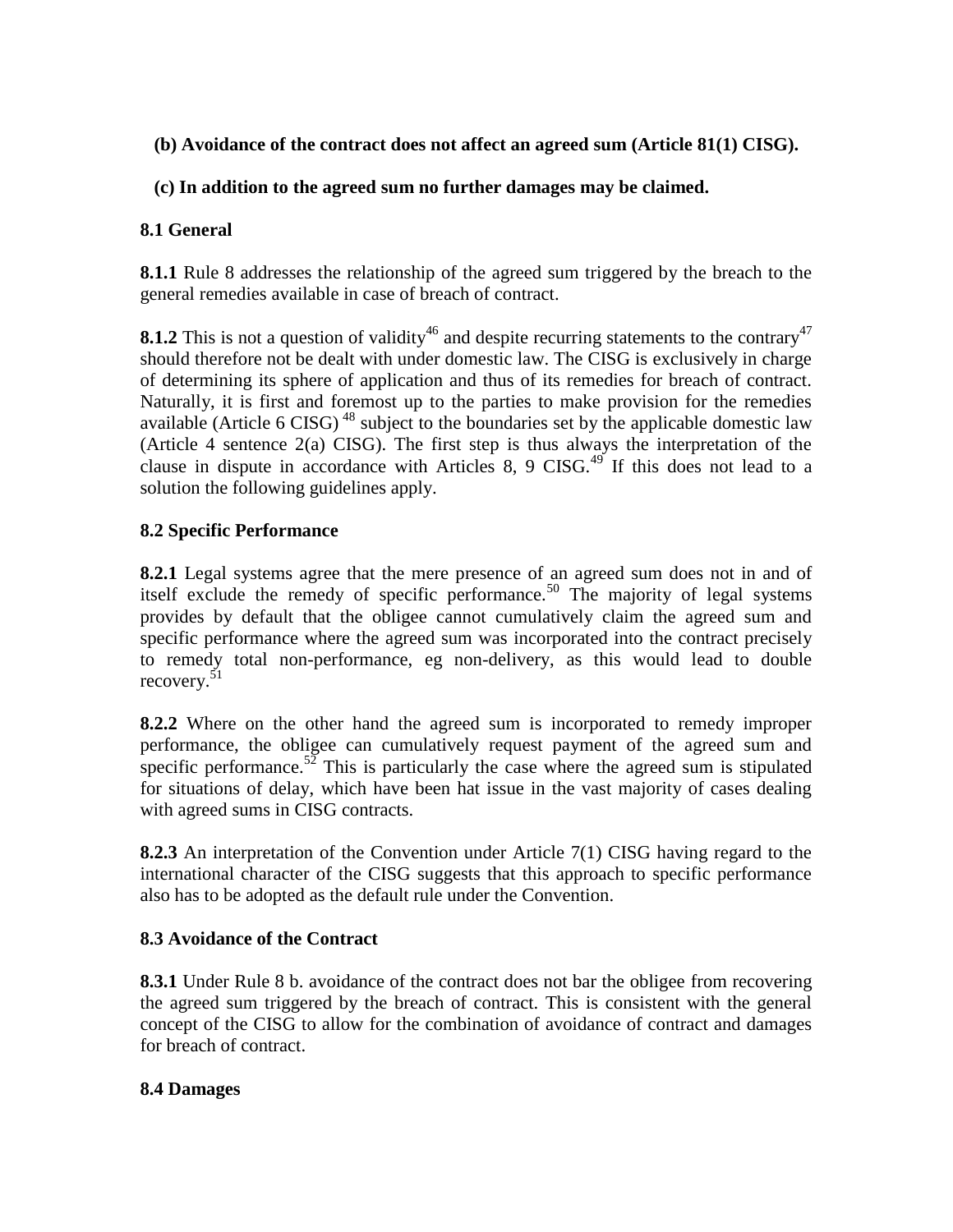**8.4.1** Rule 8 c. clarifies that unless the parties agree otherwise, the obligee may not recover any losses exceeding the agreed sum. The matter is therefore first of all one of interpretation of the parties' agreement under Articles 8 and 9.

**8.4.2** At the domestic level the position among legal systems is split with regard to the relationship of agreed sums to the remedy of damages for breach of contract. One view is that as a general rule the obligee should not be entitled to any additional losses.<sup>53</sup> Exceptions are typically only made where the obligor has acted intentionally or fraudulently.<sup>54</sup> In other legal systems, courts are granted the possibility to increase the sum. In some systems courts seem to enjoy broad discretion, as the right to adjust the agreed sum in question appears not to be subject to any qualifications.<sup>55</sup> Other legal systems granting this possibility to courts, however, require that the agreed sum be disproportionately low (*'dérisoire'*, *'ínfimo'*).<sup>56</sup> In systems prohibiting penalties, the obligor may not be able to invoke an unreasonably low agreed sum on the grounds of unconscionability,  $57$  thus leaving the obligee with its ordinary claim for damages.

**8.4.3** The other view is that a claim for additional damages is generally admissible with the sum being set off against the claim by default.<sup>58</sup>

**8.4.4** At the international level the UNCITRAL Rules attempt to strike a balance between both positions on the availability of a claim for additional losses. First of all, Article 7 sentence 1 states that no damages may be claimed to the extent the loss is covered by the agreed sum. This is parallel to domestic rules setting off the agreed sum against the damage claim. *E contrario* – 'to the extent' – it follows that beyond the extent of the loss covered by the agreed sum damages may be claimed. The middle ground approach taken by the UNCITRAL Rules is then evidenced in Article 7 sentence 2. This provision restricts the availability of a claim for additional damages to cases where the loss 'substantially exceeds the agreed sum'.

**8.4.5** Also in this context it is up to the parties to make provision for this issue. It is highly advisable that phrases such as "to the exclusion of additional claims" or "without prejudice to other claims" be used. On account of Article 6 CISG, the Convention does not object to either of the two solutions.<sup>59</sup> However, the applicable domestic law may take a different stance and strike down clauses which allow for cumulative requests for the agreed sum and damages for breach of contract. $60$ 

**8.4.6** It follows from this result that where under the CISG additional claims may not be recovered, because the agreed sum is exclusive in nature, domestic provisions allowing courts and arbitral tribunals to increase the amount payable are pre-empted. The results found by the Convention must not be circumvented by domestic law. If a sum is unreasonably low a legal system is not prevented from declaring these clauses invalid for reasons of unconscionability or equivalent concepts.

 $\overline{a}$ 

<sup>1</sup> See Schwenzer/Hachem, in: Schwenzer (ed), Schlechtriem & Schwenzer – Commentary on the UN-Convention on the International Sale of Goods, 3rd edn, Oxford: Oxford University Press (2010), Art 4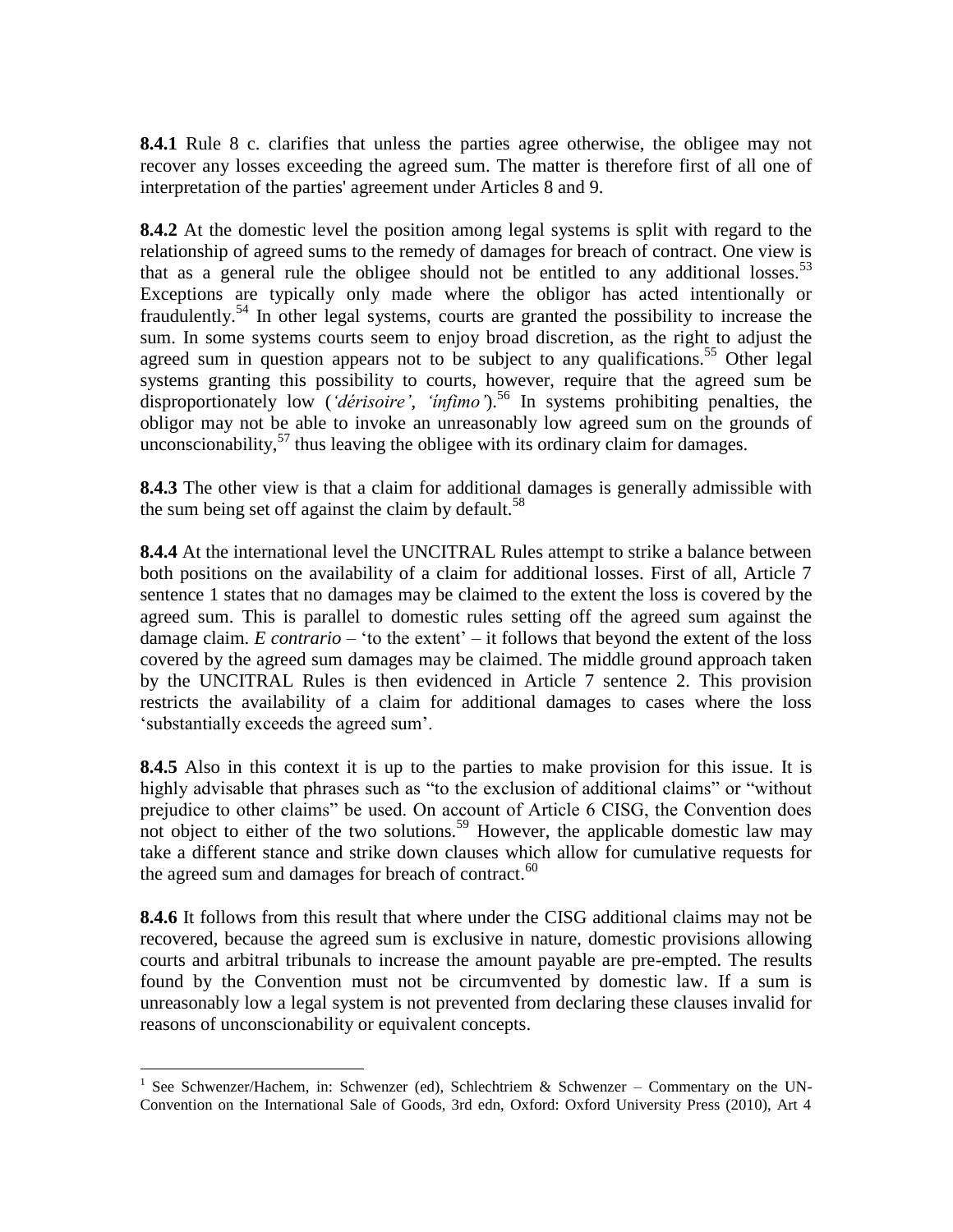$\overline{a}$ CISG, para 17 [hereinafter referred to as "Commentary"]; Ferrari, in Schwenzer (ed), Schlechtriem/Schwenzer – Kommentar zum Einheitlichen UN-Kaufrecht, 5th edn, Munich: C. H. Beck (2008), Art 4 CISG, para 40 [hereinafter referred to as "Kommentar"]; Magnus, in: Staudingers Kommentar zum Bürgerlichen Gesetzbuch, CISG, 13th edn, Berlin: de Gruyter/Sellier (2005), Art 4 CISG, para 61 [hereinafter referred to as "Staudinger"]; Benicke, in Münchener Kommentar zum Handelsgesetzbuch, Vol 5 – Viertes Buch. Handelsgeschäfte. Erster Abschnitt. Allgemeine Vorschriften §§ 343–372, Recht des Zahlungsverkehrs, Effektengeschäft, Depotgeschäft, Ottawa Übereinkommen über Internationales Factoring, 2nd edn, Munich: C. H. Beck (2009), Art 21 CISG, para 57 [hereinafter referred to as "MünchKommHGB"].

<sup>2</sup> See for Argentina Art 652 CC; Armenia Art 369 CC; Austria § 1336(1) CC; Belarus Art 311 CC; Belgium Art 1226 CC; Bolivia Art 532 CC; Brazil Art 408 CC; Bulgaria Section 92 OCA; Cambodia art 403 CC; Chile Art 1535 CC; China Art 114 Contract Law; Colombia Art 1592 CC; Costa Rica Art 708 CC; Croatia Art 350 Civil Obligations Act; Czech Republic § 544 CC; Ecuador Art 1578 CC; Egypt Art 223 CC; El Salvador Art 1406 CC; Georgia Art 417 CC; France Art 1226 CC; Germany § 339 CC; Greece Art 405 CC; Estonia § 158 Law of Obligations Act; France Art 1226 CC; Italy Art 1382 CC; Iraq Art 170 CC; Iran Art 230 CC; Japan Art 420 CC; Jordan Art 364 CC; Republic of Korea Art 398 CC; Latvia Art 1716 CC; Lebanon Art 266 Code of Obligations and Contracts; Lithuania Art 6.71 CC; Luxembourg Art 1226 CC; Macau Art 799 CC; Mexico Art 1841 CC; Moldova Art 624 CC; Mongolia Art 232 CC; the Netherlands Art 6.91 CC; Nicaragua Art 1985 CC; Panama Art 1039 CC; Paraguay Art 454 CC; Peru Art 1341 CC; Poland Art 481(1) CC; Portugal Art 812 CC; Romania Art 1066 CC; Russia Art 330 CC; Slovakia § 544 CC; South Korea Art 398 CC; Spain Art 1152 CC; Switzerland Art 160 CO; Syria Art 224 CC; Taiwan Art 250 CC; Uruguay Art 1363 CC; Uzbekistan Art 325 CC; Venezuela Art 1257 CC; Vietnam Art 422 CC; Yemen Art 348 CC.

 $3$  Some Civil Law legal systems do not establish express reduction mechanisms. This is eg the case in the Czech Republic, Costa Rica, Latvia and Slovakia. In Japan Art 420(1), sentence 2 CC expressly states that the court may not increase or decrease the amount of liquidated damages. Art 420(3) CC equates penalties and liquidated damages. The same applies under Iran Art 230 CC.

4 See for Argentina Art 656 CC; Armenia Art 372 CC; Austria § 1336(2) CC; Belarus Art 314 CC; Brazil Art 413 CC; Bulgaria Section 92 OCA; Chile Art 1539 CC; China Art 114 Contract Law; Colombia Art 1601 CC; Croatia Art 354 Civil Obligations Act; Ecuador Art 1587 CC; Egypt Art 224(2) CC; El Salvador Art 1415 CC; France Arts 1231, 1152 CC; Georgia Art 420 CC; Germany § 343 CC; Greece Art 409 CC; Estonia § 162 Law of Obligations Act; France Art 1152 CC; Italy Art 1384 CC; Iraq Art 171(2) CC; Iran Art 230 CC; Jordan Art 364(2) CC; Republic of Korea Art 398(2) CC; Lebanon Art 266(2) Code of Obligations and Contracts; Lithuania Art 6.73(2) CC; Luxembourg Arts 1231, 1152 CC; Macau Art 801 CC; Mexico Arts 1844, 1845 CC; Moldova Art 630(1) CC; Mongolia Art 232(8) CC; the Netherlands Art 6.94 CC; Panama Art 1041 CC; Paraguay Art 459 CC; Peru Art 1346 CC; Poland Art 484(2) CC; Portugal Art 812 CC; Romania Art 1070 CC; Russia Art 333 CC; South Korea Art 398(2) CC; Spain Art 1154 CC; Switzerland Art 163 CO; Syria Art 225(2) CC; Taiwan Art 252 CC; Uzbekistan Art 326 CC; Venezuela Art 1260 CC; Yemen Art 354 CC.

<sup>5</sup> See for Denmark Lookofsky, The Limits of Commercial Contract Freedom: Under the UNIDROIT 'Restatement' and Danish Law, (1998) 46 *Am J Comp L* 498; for Denmark, Finland, Norway and Sweden Dimatteo, A Theory of Efficient Penalty: Eliminating the Law of Liquidated Damages, (2001) 38 *Am Bus L J* 655. The rules of the Icelandic Contracts Act correspond almost word for word to those of the Danish Contracts Act.

<sup>6</sup> See for Denmark Art 36 Contracts Act; Finland Section 36 Contracts Act; Norway Art 36 Contracts Act; Sweden § 36 Contracts Act; Iceland Art 36 Contracts Act. Cf also Dimatteo, op cit (n. 5), at p 655.

<sup>7</sup> See for the development in Common Law legal systems Hachem, Agreed Sums Payable upon Breach of an Obligation, The Hague: eleven publishing (2011), p 34 et seq.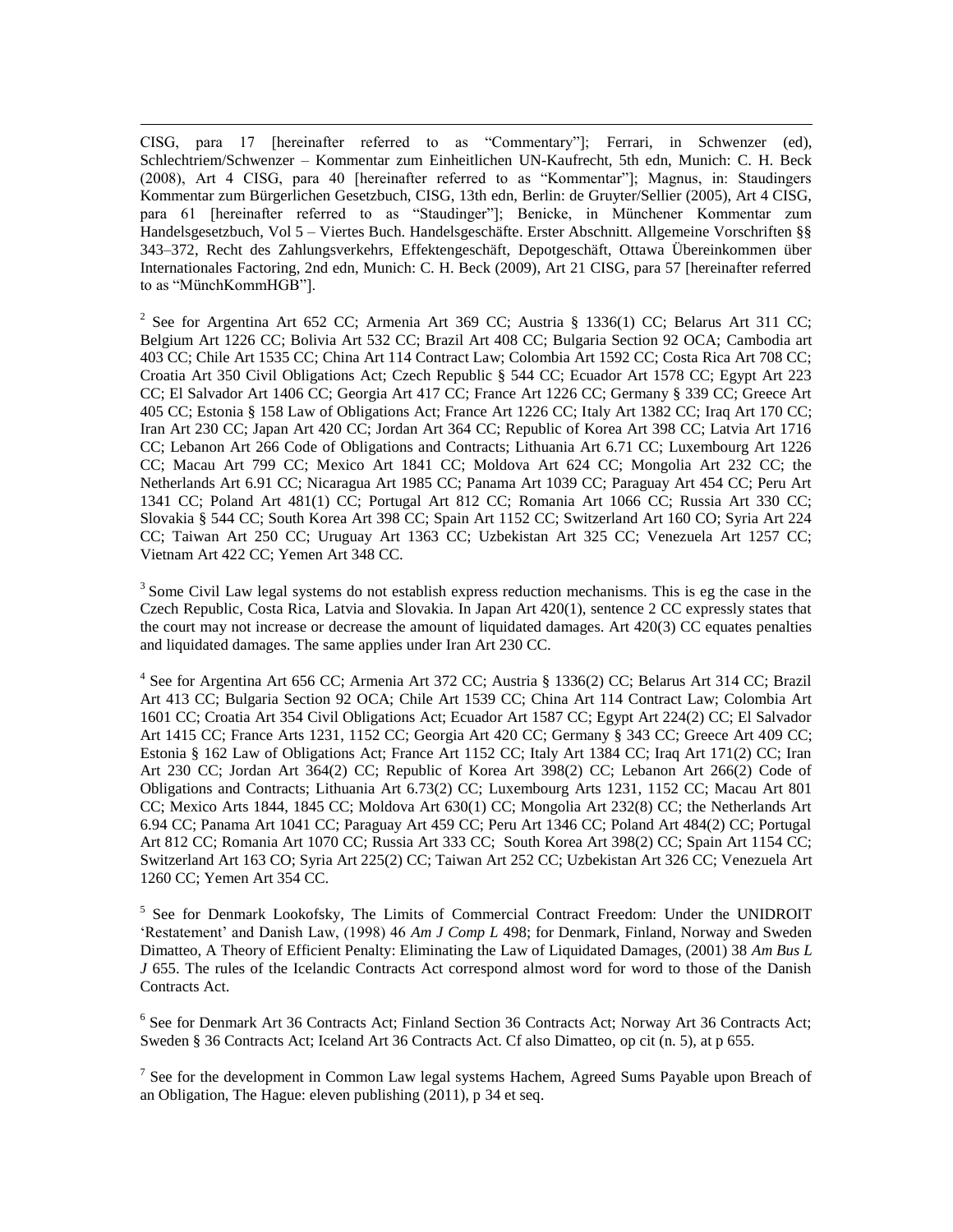8 See for Australia *Ringrow Pty Ltd v BP Australia Pty* [2005] HCA 71; Buthan Sec 67(1) Commercial Sale of Goods Act; Ireland DOOLAN, Principles of Irish Law, 6th edn, Dublin: Gill & MacMillan (2003), p 128; New Zealand BURROWS/FINN/TODD, Law of Contract in New Zealand, 3rd edn, Wellington: LexisNexis NZ (2007), para 21.2.6(a). A more guarded approach is taken by Canadian courts, see *Ontario Ltd v Torrey Springs II Associates Ltd Partnership*, Ont Ct App, 4 July 2005, 256 DLR (4th) 490 requiring an element of oppression.

<sup>9</sup> See for India Section 74 Contracts Act (1872); Pakistan Section 74 Contracts Act (1872). In Malaysia Section 75 Contracts Act (1950) explicitly provides for the enforceability of agreed sums, even if classified as penalties. However, the Malayan Supreme Court has interpreted this provision to the contrary, see *Selva Kumar A/L Murugiah v Thiagarajah A/L Retnasamy* [1995] 1 MLJ 817; criticism from Mohd Danuri/Che Munaaim/Yen, Liquidated Damages in the Malaysian Standard Forms of Construction Contract: The Law and the Practice, (2009) 25 *Constr L J* 103 *et sqq*.

 $10$  See Art 2012 Louisiana Civil Code providing for the reduction of excessive sums. Courts in Louisiana, however, follow the general Common Law approach of invalidating penalties, see Dye, Attorney Fees Provisions and Promissory Notes, (1984) 44 *La L Rev* 836.

 $11$  See for the Philippines Art 1229 CC; South Africa Arts 1, 3 Conventional Penalties Act (1962).

<sup>12</sup> See for Israel Art 15 Contracts (Remedies for Breach of Contract) Law which speaks of 'agreed compensation' under the heading of 'liquidated damages'.

<sup>13</sup> See for a summary of the most important cases and development of the law of liquidated damages in Scotland Scottish Law Commission, Report on Penalty Clauses (1999), p 5 *et sqq*; see also for the current state of the law Gloag/Candlish Henderson, The Law of Scotland, 12th edn, Edinburgh: Thomson/W Green (2008), paras 10.30-33.

 $14$  At the time of writing the consultation process had finished but the bill has not been passed yet.

<sup>15</sup> See Art 8 UNCITRAL Rules; Art 7.4.13(2) PICC; Art 9:509(2) PECL; Art III.-3:712(2) DCFR. See also Art 4(1) *Convention Benelux*.

 $16$  Art 170(4) ECC.

 $\overline{a}$ 

<sup>17</sup> See Foreign Trade Court of Arbitration attached to the Serbian Chamber of Commerce in Belgrade, 15 July 2008, CISG-online 1795; Schwenzer/Hachem, Commentary (n 1), Art 4 CISG, para 17; Schwenzer, Commentary, Art 74 CISG, para 58; Honnold/Flechtner, Uniform Law for International Sales under the 1980 United Nations Convention, 4th ed., Alphen an Rijn: Kluwer Law International (1999) para 403; P Huber, in: Münchener Kommentar zum Bürgerlichen Gesetzbuch, vol 3 – Schuldrecht – Besonderer Teil I §§ 433–610, 5th edn, Munich: C. H. Beck (2008), Art 74 CISG, para 57 [hereinafter referred to as "MünchKommBGB"]; Hachem, Fixed Sums in CISG Contracts, (2009) 13 *VJ* 219.

<sup>18</sup> Russian Federation Arbitration Proceeding 99/2002, 16 April 2002, CISG-online 1683; Foreign Trade Court of Arbitration Attached to the Yugoslav Chamber of Commerce in Belgrade, 9 December 2002, CISG-online 2123.

<sup>19</sup> See for Bolivia Art 534 CC; Brazil Art 412 CC; Mexico Art 1843 CC; Mongolia Art 232(4) CC; Portugal Art 811(3) CC; Vietnam Art 378 Contract Law.

<sup>20</sup> See for this mechanism in traditional Common Law supra para 2.1.2.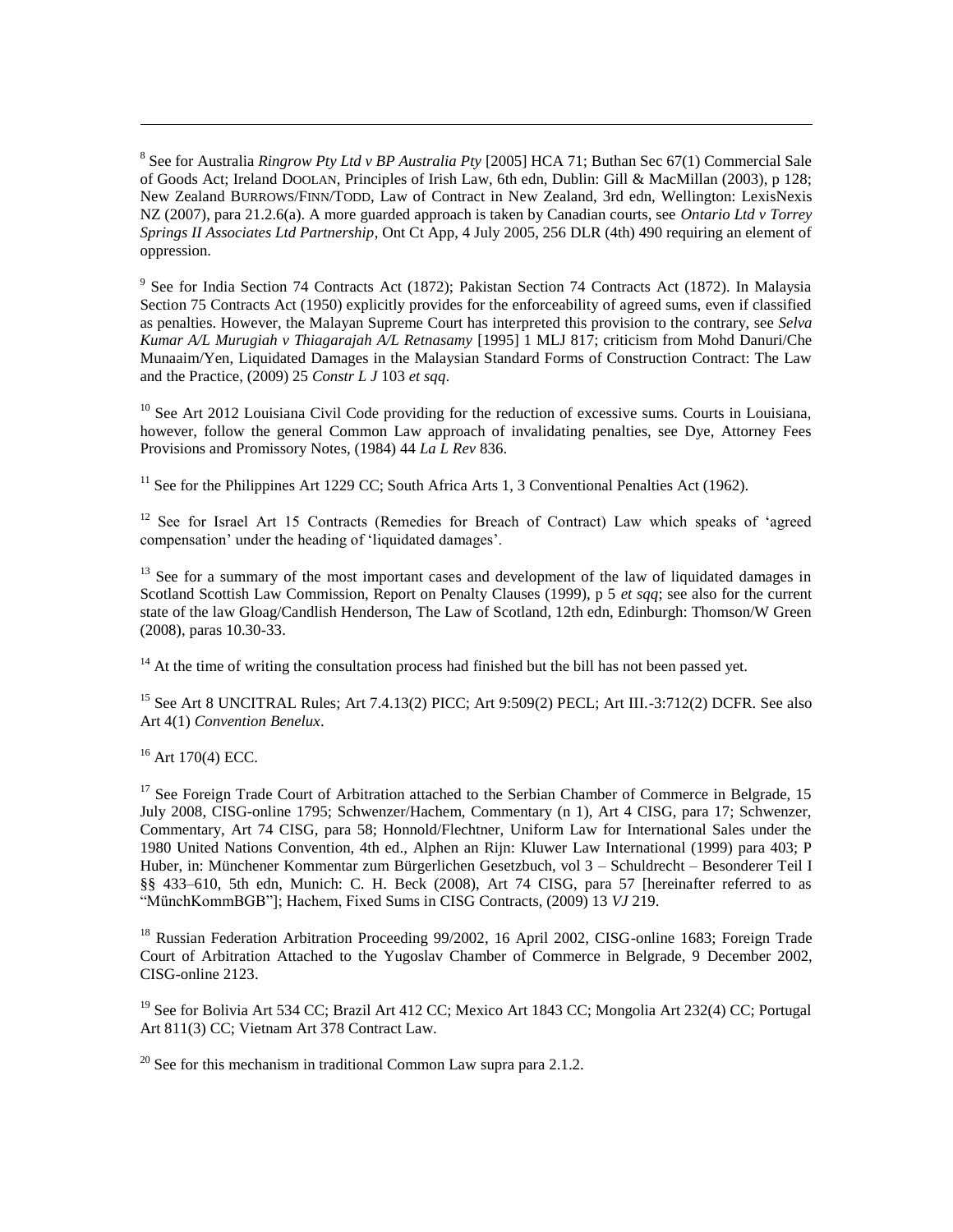<sup>21</sup> With regard to the invalidity of an agreed sum RB Hasselt, 21 January 1997, CISG-online 360 (domestic Belgian law applied, clause invalid). With regard to the reduction of excessive sums see Hof van Beroep Antwerp, 18 June 1996, CISG-online 758 (domestic French law applied); Gerechtshof Arnhem, 22 August 1995, CISG-online 317 (domestic German law applied under which a reduction was denied); CIETAC, 7 December 2005, CISG Pace (domestic Chinese law applied); CIETAC, 9 November 2005, CISG-online 1444 (domestic Chinese law applied); CIETAC, 6 February 1997, CISG Pace (domestic Chinese law applied); Tribunal of International Commercial Arbitration at the Russian Federation Chamber of Commerce and Industry, 27 April 2005, CISG-online 1500 (domestic Russian law applied); Tribunal of International Commercial Arbitration at the Russian Federation Chamber of Commerce and Industry, 19 March 2004, CISG-online 1186 (domestic Russian law applied); Tribunal of International Commercial Arbitration at the Russian Federation Chamber of Commerce and Industry, 19 February 2004, CISG-online 1182 (domestic Russian law applied); Tribunal of International Commercial Arbitration at the Russian Federation Chamber of Commerce and Industry, 4 April 2003, CISG-online 1547 (domestic Russian law applied); Tribunal of International Commercial Arbitration at the Russian Federation Chamber of Commerce and Industry, 10 January 1998 CISG-online 2122 (domestic Russian law applied).

 $^{22}$  See Gerechtshof Arnhem, 22 August 1995, CISG-online 317.

<sup>23</sup> Tribunal of International Commercial Arbitration at the Russian Federation Chamber of Commerce and Industry, 5 June 1997, CISG-online 1247.

<sup>24</sup> See for Armenia Art 370 CC; Belarus Art 312(1) CC; Georgia Art 418(2); Kazakhstan Art 294 CC; Kirgizstan Art 321 CC; Lithuania Art 6.72 CC; Moldova Art 625(1) CC; Mongolia Art 232.3 CC; Russia Art 330 CC; Slovakia § 544(2) CC; Tajikistan Art 356 CC; Turkmenistan Art 428 CC; Uzbekistan Art 261 CC.

<sup>25</sup> District Court Nitra, 29 June 2006, CISG-online 1957.

 $26$  See supra para 2.1.1 et seq.

 $\overline{a}$ 

 $27$  For details see Hachem, op cit (n. 7), p 34 et seq.

<sup>28</sup> See *XCO International, Inc v Pacific Scientific Company*, US Ct App (7th Cir), 24 May 2004, 369 F3d 998 at 1001: 'Courts don't review the other provisions of contracts for reasonableness; why this one?'

<sup>29</sup> See *XCO International, Inc v Pacific Scientific Company*, US Ct App (7th Cir), 24 May 2004, 369 F3d 998 at 1001.

<sup>30</sup> See *XCO International, Inc v Pacific Scientific Company*, US Ct App (7th Cir), 24 May 2004, 369 F3d 998 at 1001.

<sup>31</sup> See *XCO International, Inc v Pacific Scientific Company*, US Ct App (7th Cir), 24 May 2004, 369 F3d 998 at 1002. Already at p 1001 Judge Posner had pointed out that 'ironically, it is the larger firm, PacSci, that is crying 'penalty clause''.

<sup>32</sup> [1966] 1 WLR 1428 at 1446.

<sup>33</sup> Quote from Mattei, The Comparative Law and Economics of Penalty Clauses in Contracts, (1995) 43 *Am J Comp L* 433 with further references.

<sup>34</sup> See Pearce/Halson, Damages for Breach of Contract: Compensation, Restitution and Vindication, (2008) 28 *Oxford J Leg Stud* 82 et seq, who speak of the vindicatory function of contract damages.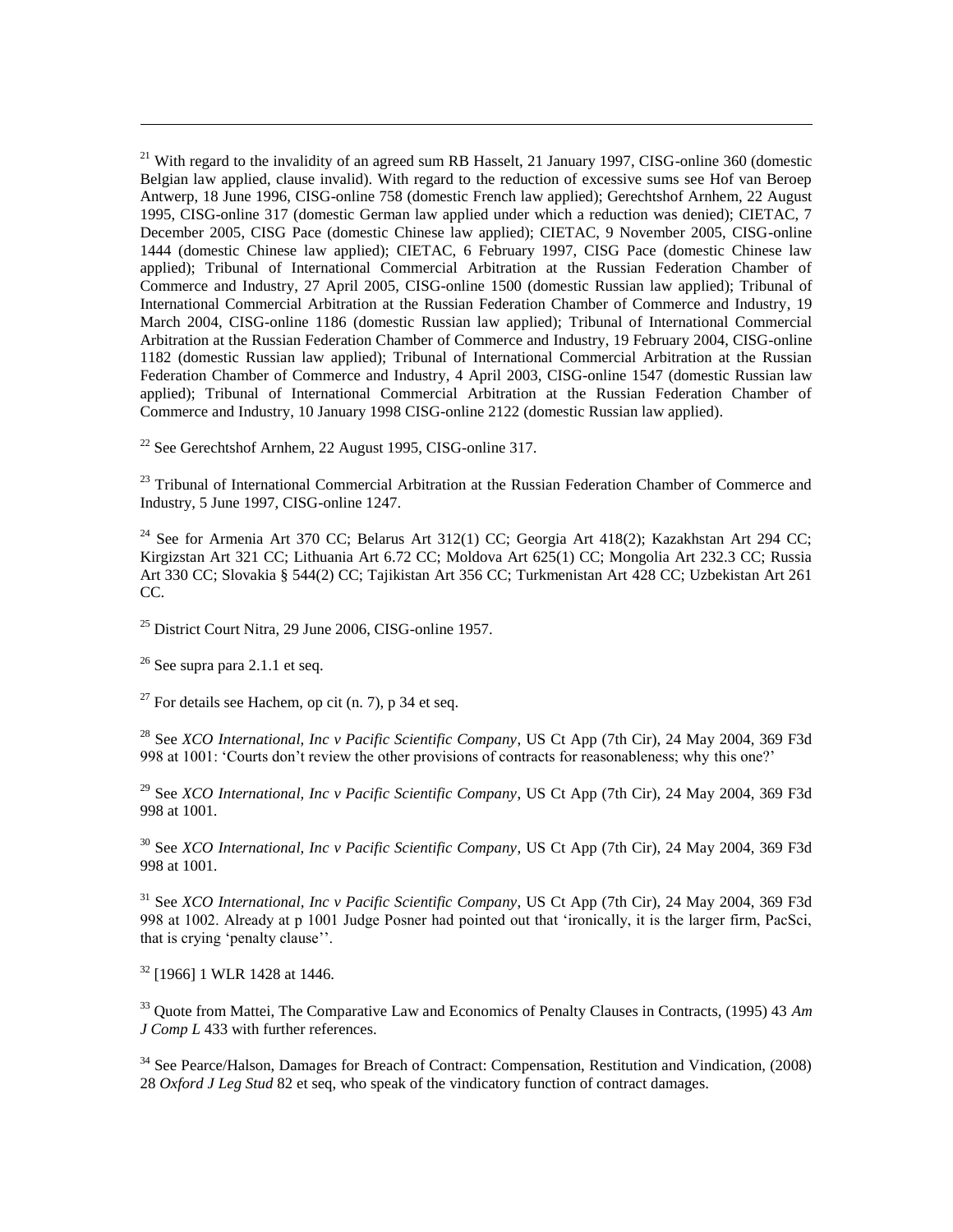<sup>35</sup> See Coote, Contract Damages, Ruxley and the Performance Interest, (1997) 56 *Cambridge L J* 541 *et seq*; Pearce/Halson, op cit (n. 33), (2008) 28 *Oxford J Leg Stud* 75; Webb, Performance and Compensation: An Analysis of Contract Damages and Contractual Obligation, (2006) 26 *Oxford J Leg Stud* 43; McKendrick, The Common Law at Work: the Saga of *'Alfred McAlpine Construction Ltd v Panatown Ltd'*, (2003) 3 *Oxford U Commonwealth L J* 168.

<sup>36</sup> [2001] 1 AC 268 (HL). The spy *Blake* - In the words of Lord Nicholls of Birkenhead a 'notorious, selfconfessed traitor', *Attorney-General v Blake* [2001] 1 AC 268 (HL) at 275 – had been a member of the Secret Intelligence Service (SIS) between 1944 and 1961. In 1951 he switched sides to the Soviet Union. In 1989 he wrote his autobiography which was published in 1990. In so doing, Blake violated the clause in his contract with SIS obliging him not to divulge any official information gained as a result of his employment. The information revealed by Blake, however, had been no longer confidential and their publishing did not damage public interest. The Crown sued for the 90'000 £ which *Blake* so far had not been paid under his publishing contract and which had by injunction been frozen. With a majority of four to one the Law Lords awarded the claimed sum to the Crown.

<sup>37</sup> See *Attorney-General v Blake* [2001] 1 AC 268 (HL) at 285 per Lord Nicholls of Birkenhead.

<sup>38</sup> Quote from Burrows, Remedies for Torts and Breach of Contract, 3rd edn, Oxford: Oxford University Press (2003), p 444 *et seq*.

<sup>39</sup> See for the USA § 355 Restatement (2nd) of Contracts. In Canada the landmark decision is *Whiten v Pilot Insurance Co,* Can Sup Ct 22 February 2002, [2002] 1 SCR 595, majority vote delivered by Binnie J. The dissenting vote by LeBel J related only to the amount awarded. There were several decisions leading up to this decision, see already *Ribeiro v Canadian Imperial Bank of Commerce*, Ont Sup Ct, 9 February 1989, 67 OR 2d 385 where punitive damages were awarded for wrongful dismissal by a bank. In *Vorvis v Insurance Corporation of British Columbia*, Can Sup Ct, 4 May 1989, [1989] 1 SCR 1085 the court explicitly departed from the formula of the US § 355 Restatement (2nd) of Contracts which expressly speaks of 'also a tort'. In her dissenting vote Wilson J even rejected this requirement and stated that it was the nature of the defendant's conduct which was decisive. It was again pointed out in *Royal Bank v W Got & Associates Electric Ltd*, Can Sup Ct, 15 October 1999, [1999] 3 SCR 408 that – although rare – there are cases in which the circumstances justified punitive damages also in the absence of a tort. In England such statements can be found in Burrows, op cit (n. 40), p 409: 'recent developments suggest that the rule in *Addis* […] may require reconsideration in the near future.' Edelman, Exemplary Damages for Breach of Contract, (2001) 117 *L Q R* 539 also relying on *Royal Bank v W Got & Associates Electric Ltd*, Can Sup Ct, 15 October 1999, [1999] 3 SCR 408. For New Zealand *Tak & Co Inc v AEL Corp Ltd* (1995) 5 NZBLC 103: rule of *Addis* is not absolute.

 $40$  See Schwenzer, Commentary (n 1), Art 79 CISG, para 51.

 $\overline{a}$ 

<sup>41</sup> See OLG Hamburg, 25 January 2008, CISG-online 1681.

 $42$  See Schwenzer, Commentary (n 1), Art 79 CISG, para 51; Schwenzer, Force majeure and hardship in international sales contracts, (2009) 39 *Vict U Wellington L Rev* 719 *et seq*; Schwenzer, Die clausula und das CISG, in: Wiegand/Koller/Walter (eds), Festschrift für Eugen Bucher zum 80. Geburtstag, Zurich: Schulthess (2009), p 734. Contra Mankowski, MünchKommHGB (n 1), Art 79 CISG, para 15.

<sup>43</sup> See Gerechtshof Arnhem, 22 August 1995, CISG-online 317.

<sup>44</sup> See for England McGregor, *Damages*, para 13-015: 'entirely foreign'; Whincup, para 13.34. For the USA *Lake River Corp v Carborundum Co*, US Ct App (7th Cir), 9 August 1985, 769 F2d 1284 at 1291 per Judge Posner; *Oscar de la Renta, Ltd v Mulberry Thai Silks, Inc*, US Ct App (SD NY), 17 April 2009, 2009 WL 1054830.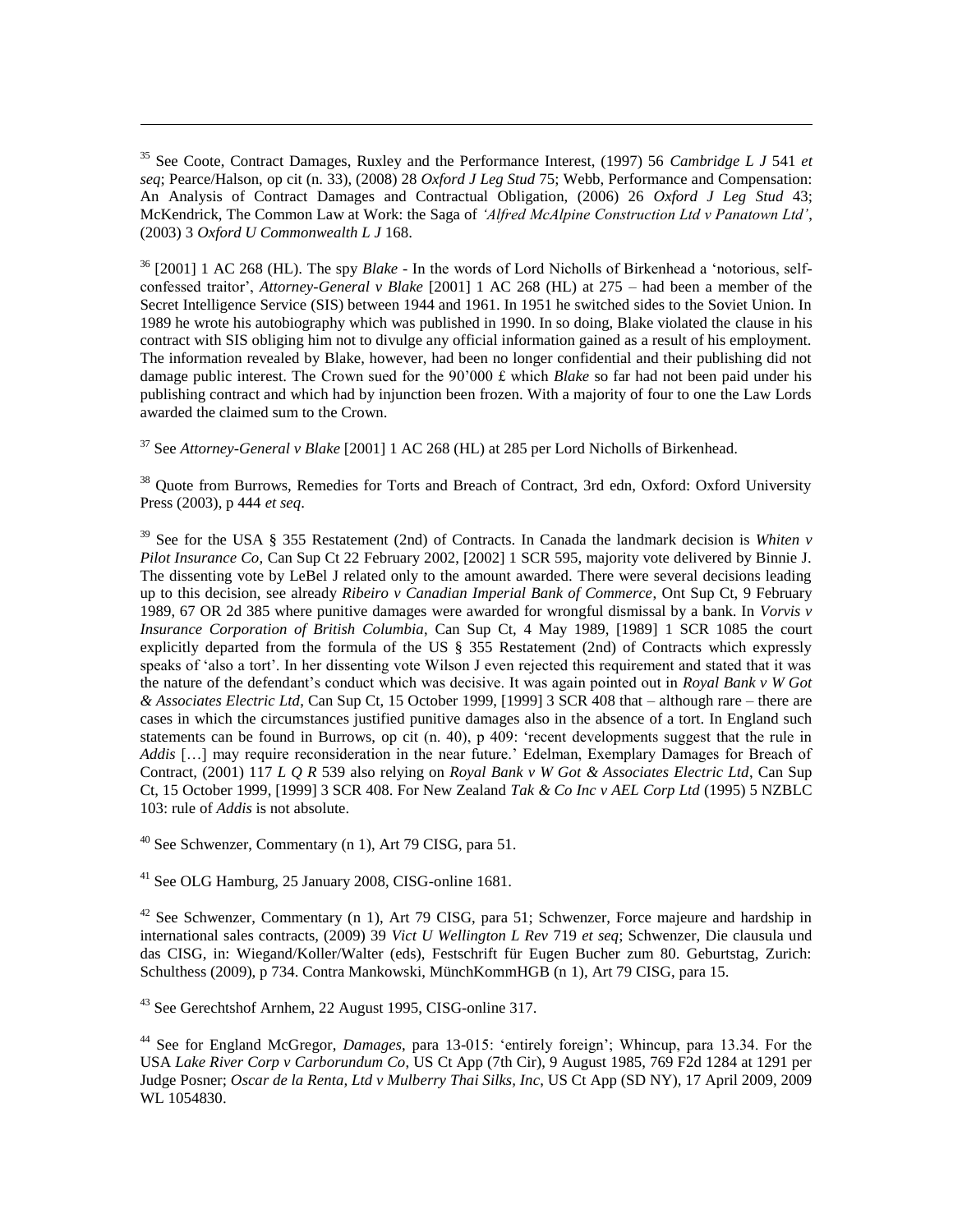$45$  At the domestic level fears have been voiced that this would then lead to wasteful failures to mitigate or, if mitigation is successful, overcompensate the obligee, see Beale, *Remedies*, p 57.

<sup>46</sup> Mohs/Zeller, Penalty and Liquidated Damages Clauses in CISG Contracts Revisited, (2006) 21 *Mealy's Int Arb Rep* 2.

<sup>47</sup> See ICC Ct Arb, 7197/1992, CISG-online 36 (domestic Austrian law applied); CIETAC, 9 November 2005, CISG-online 1444 (domestic Chinese law applied); Tribunal of International Commercial Arbitration at the Russian Federation Chamber of Commerce and Industry, 11 April 2006, CISG-online 1944 (domestic Russian law applied); Tribunal of International Commercial Arbitration at the Russian Federation Chamber of Commerce and Industry, 27 May 2005, CISG-online 1456 (domestic Russian law applied); Tribunal of International Commercial Arbitration at the Russian Federation Chamber of Commerce and Industry, 4 April 2003, CISG-online 1547 (domestic Russian law applied); Tribunal of International Commercial Arbitration at the Russian Federation Chamber of Commerce and Industry, 18 February 2002, CISG-online 890 (domestic Russian law applied); Tribunal of International Commercial Arbitration at the Russian Federation Chamber of Commerce and Industry, 10 January 1998, CISG-online 2122 (domestic Russian law applied); Foreign Trade Court of Arbitration attached to the Serbian Chamber of Commerce, 30 October 2006, CISG-online 2081 (domestic Serbian law applied). Not discussed in Tribunal of International Commercial Arbitration at the Russian Federation Chamber of Commerce and Industry, 24 May 2004, CISG-online 1210 (additional damages awarded).

 $48$  Mohs/Zeller, op cit (n 46), at p 2.

 $\overline{a}$ 

<sup>49</sup> Tribunal of International Commercial Arbitration at the Russian Federation Chamber of Commerce and Industry, 13 January 2006, CISG-online 1622; Tribunal of International Commercial Arbitration at the Russian Federation Chamber of Commerce and Industry, 13 May 1997, CISG-online 2121. No discussion on the law applicable to the interpretation of the agreed sum was made in Tribunal of International Commercial Arbitration at the Russian Federation Chamber of Commerce and Industry, 1 March 2006, CISG-online 1941; Tribunal of International Commercial Arbitration at the Russian Federation Chamber of Commerce and Industry, 27 July 1999, CISG-online 779; Tribunal of International Commercial Arbitration at the Russian Federation Chamber of Commerce and Industry, 23 November 1994, CISG-online 445; Foreign Trade Court of Arbitration attached to the Yugoslav Chamber of Commerce, 9 December 2002, CISG-online 2123.

 $50$  For details see Hachem, op cit (n 7), p 155 et seq.

<sup>51</sup> See for Austria § 1336(1) sentence 3 CC; Bolivia Art 533(1) CC; Brazil Art 410 CC; Chile Art 1537 CC; Colombia Art 1594 CC; Costa Rica Art 426 Com C; Ecuador Art 1580 CC; El Salvador Art 1408 CC; France Art 1229(2) CC; Georgia Art 419(1) CC; Germany § 340(1) CC; Italy Art 1383 CC; Latvia Art 1718(1) CC; Lebanon Art 266 Code of Obligations and Contracts; Lithuania Art 6.73(1) sentence 1 CC; Mexico Art 1846 CC, Art 88 Com C; Moldova Art 626(1); the Netherlands Art 6.92(1) CC; Paraguay Art 458 CC; Peru Art 1341 CC; Portugal Art 811(1) CC; Spain Art 1153(2) CC, Art 56 Com C; Switzerland Art 160(1) CO; Uruguay Art 288 para. 2 Com C; USA Perillo, Corbin on Contracts. A Comprehensive Treatise on the Rules of Contract Law, vol XI Damages, Newark/San Francisco: LexisNexis Mathew Bender (2005), p 513; Venezuela Art 1258 CC. In China this follows *e contrario* from Art 114(3) Contract Law.

 $52$  See for Argentina Art 659 CC; Austria § 1336(1) sentence 3 CC; Bolivia Art 533(1) CC; Brazil Art 411 CC; Chile Art 1537 CC; China Art 114(3) Contract Law; Columbia Art 1594 CC; Ecuador Art 1580 CC; France Art 1229(2) CC; Georgia Art 419(1) CC; Germany § 341(1) CC; Italy Art 1383 CC; Latvia Art 1720 No 2 CC; Lebanon Art 266 Code of Obligations and Contracts; Lithuania Art 6.73(1) sentence 1 CC; Mexico Art1846 CC; Moldova Art 626(1) CC; Switzerland Art 160(2) CO; USA Perillo, op cit (n 51), p 513; Art 170(3) ECC.